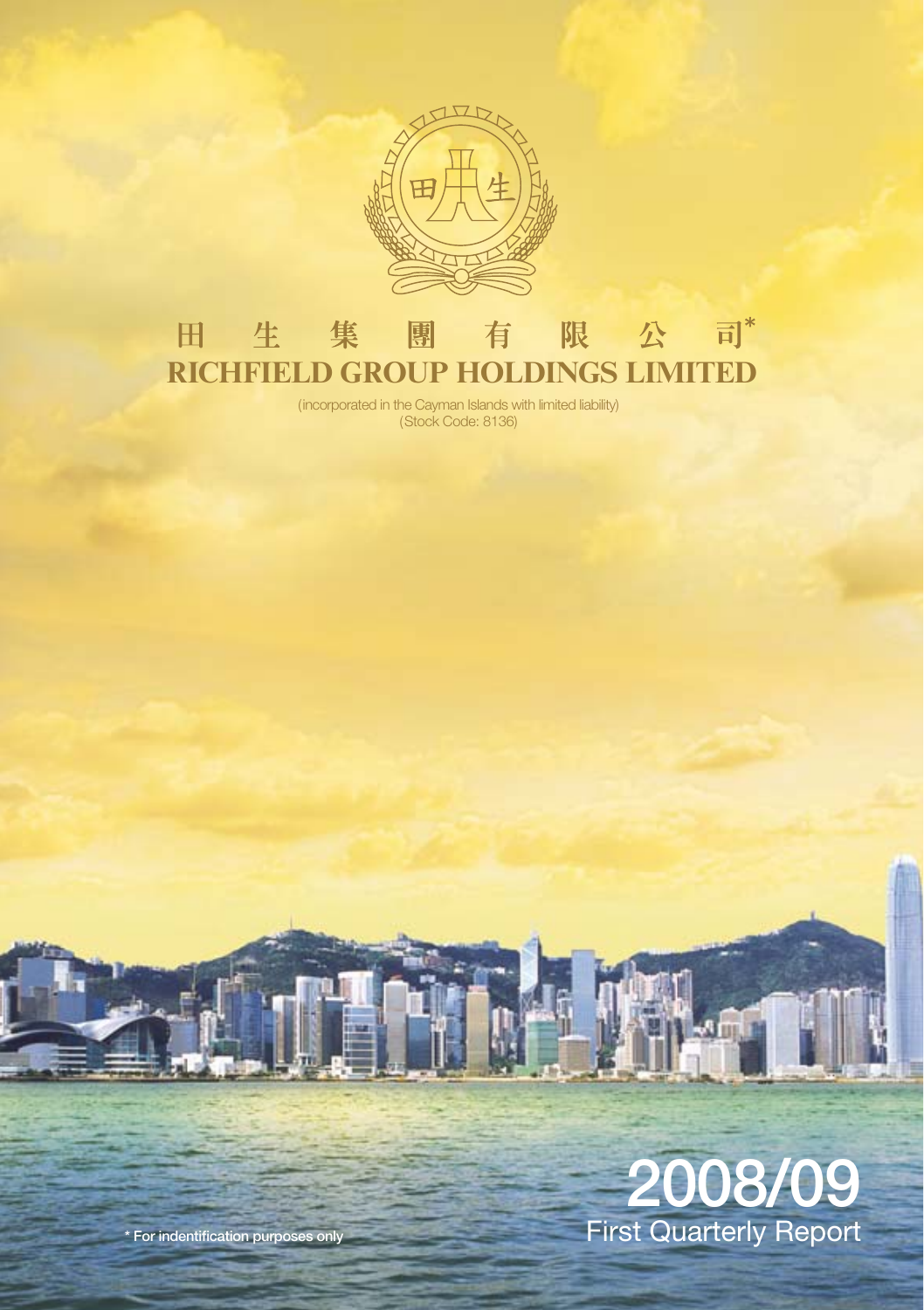#### CHARACTERISTICS OF THE GROWTH ENTERPRISE MARKET ("GEM") OF THE STOCK EXCHANGE OF HONG KONG LIMITED (THE "STOCK EXCHANGE")

GEM has been positioned as a market designed to accommodate companies to which a higher investment risk may be attached than other companies listed on the Stock Exchange. Prospective investors should be aware of the potential risks of investing in such companies and should make the decision to invest only after due and careful consideration. The greater risk profile and other characteristics of GEM mean that it is a market more suited to professional and other sophisticated investors.

Given the emerging nature of companies listed on GEM, there is a risk that securities traded on GEM may be more susceptible to high market volatility than securities traded on the Main Board and no assurance is given that there will be a liquid market in the securities traded on GEM.

*The Stock Exchange takes no responsibility for the contents of this report, makes no representation as to its accuracy or completeness and expressly disclaims any liability whatsoever for any loss howsoever arising from or in reliance upon the whole or any part of the contents of this report.*

*This report, for which the directors of Richfield Group Holdings Limited collectively and individually accept full responsibility, includes particulars given in compliance with the Rules Governing the* Listing of Securities on GEM of the Stock Exchange (the "GEM Listing Rules") for the purpose of *giving information with regard to Richfield Group Holdings Limited. The directors, having made all reasonable enquiries, confirm that, to the best of their knowledge and belief: (1) the information contained in this report is accurate and complete in all material respects and not misleading; (2) there are no other matters the omission of which would make any statement in this report misleading; and (3) all opinions expressed in this report have been arrived at after due and careful consideration and are founded on bases and assumptions that are fair and reasonable.*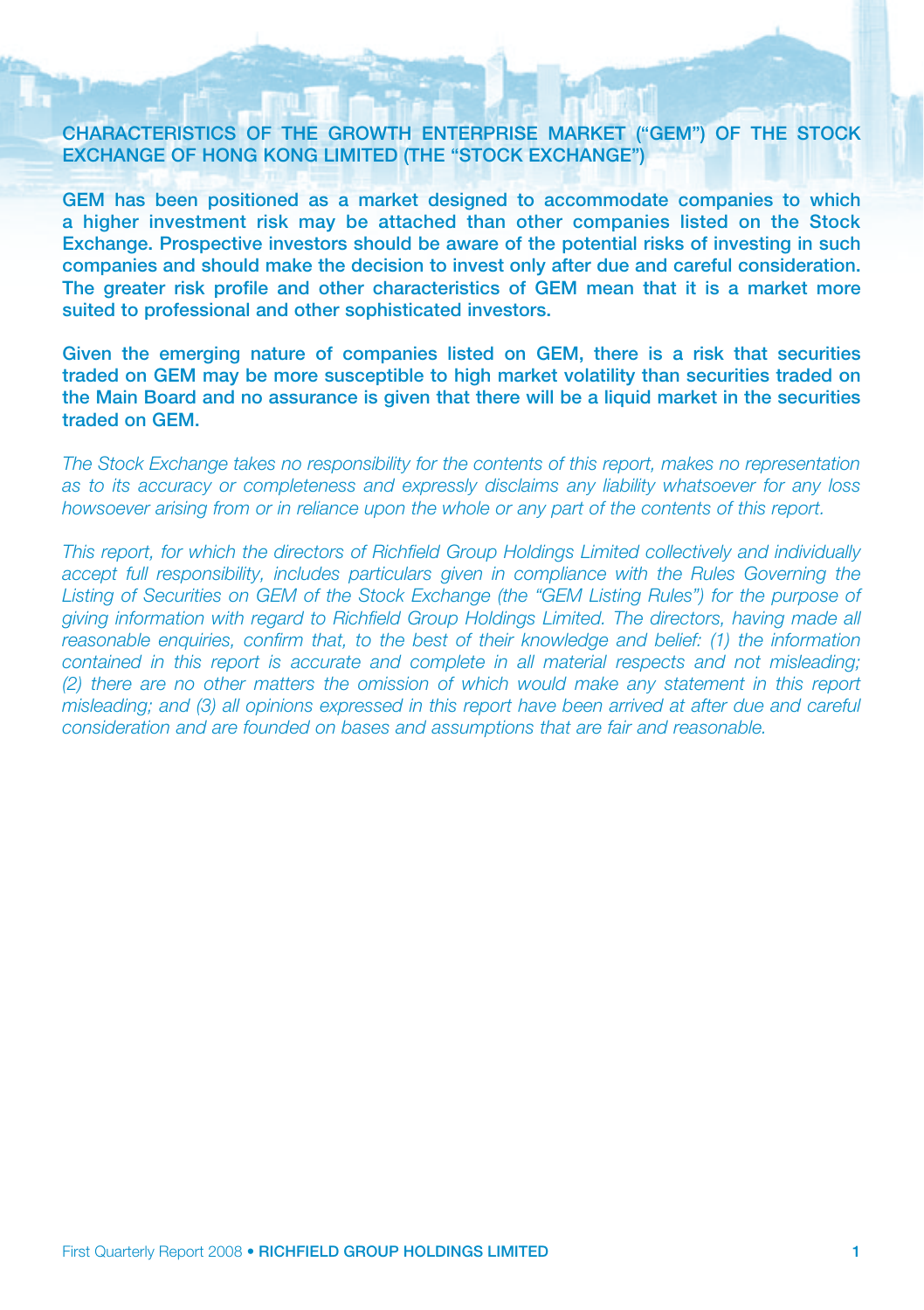# FIRST QUARTERLY RESULTS (UNAUDITED)

The board of directors (the "Board") of Richfield Group Holdings Limited (the "Company") herein presents the unaudited consolidated results of the Company and its subsidiaries (collectively referred to as the "Group") for the three months ended 30 June 2008 together with the comparative unaudited figures for the three months ended 30 June 2007 as follows:

## unaudited consolidated income statement

*For the three months ended 30 June 2008*

|                                                                                                 |                | <b>Three months ended</b><br>30 June   |                                        |
|-------------------------------------------------------------------------------------------------|----------------|----------------------------------------|----------------------------------------|
|                                                                                                 | <b>Notes</b>   | 2008<br>(Unaudited)<br><b>HK\$'000</b> | 2007<br>(Unaudited)<br><b>HK\$'000</b> |
| <b>REVENUE</b>                                                                                  | 3              | 20,997                                 | 37,173                                 |
| Cost of sales                                                                                   |                | (11, 118)                              | (23, 437)                              |
| <b>Gross profit</b>                                                                             |                | 9,879                                  | 13,736                                 |
| Other income<br>Selling and distribution expenses<br>Administrative expenses                    | 3              | 2,182<br>(561)<br>(2, 150)             | 377<br>(5,076)<br>(3, 148)             |
| <b>OPERATING PROFIT</b>                                                                         |                | 9,350                                  | 5,889                                  |
| <b>Finance costs</b>                                                                            | $\overline{4}$ |                                        | (1,618)                                |
| PROFIT BEFORE INCOME TAX<br>Income tax expense                                                  | 5              | 9,350<br>(1,400)                       | 4,271<br>(927)                         |
| PROFIT ATTRIBUTABLE TO EQUITY HOLDERS<br>OF THE COMPANY                                         |                | 7,950                                  | 3,344                                  |
| <b>DIVIDEND</b>                                                                                 | 6              |                                        |                                        |
| <b>EARNINGS PER SHARE FOR PROFIT</b><br><b>ATTRIBUTABLE TO EQUITY HOLDERS</b><br>OF THE COMPANY | $\overline{7}$ |                                        |                                        |
| <b>Basic</b>                                                                                    |                | HK0.27 cents                           | HK0.17 cents                           |
| <b>Diluted</b>                                                                                  |                | N/A                                    | N/A                                    |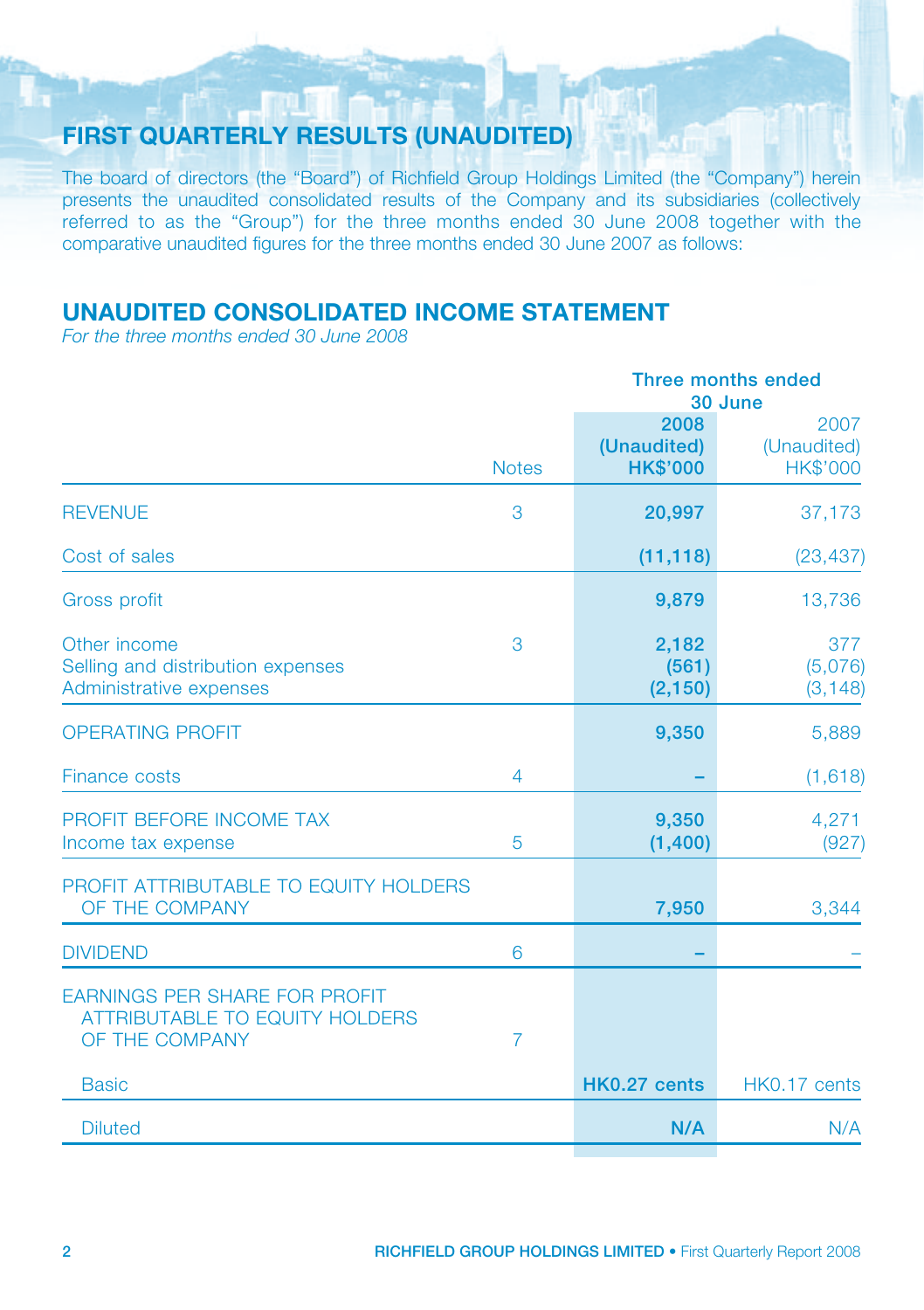# unaudited consolidated statement of changes in equity

*For the three months ended 30 June 2008*

|                                                     |                 | <b>Share</b>    | Convertible        |                 |                 |
|-----------------------------------------------------|-----------------|-----------------|--------------------|-----------------|-----------------|
|                                                     | <b>Share</b>    | premium         | bond equity        | Accumulated     |                 |
|                                                     | capital         | account         | reserve            | <b>losses</b>   | Total           |
|                                                     | (Unaudited)     | (Unaudited)     | (Unaudited)        | (Unaudited)     | (Unaudited)     |
|                                                     | <b>HK\$'000</b> | <b>HK\$'000</b> | HK\$'000           | <b>HK\$'000</b> | <b>HK\$'000</b> |
| 2007                                                |                 |                 |                    |                 |                 |
| At 1 April 2007                                     | 18,000          | 39,632          |                    | (22,908)        | 34,724          |
| Issue of convertible bonds<br>Partial conversion of |                 |                 | 149,101            |                 | 149,101         |
| convertible bonds                                   | 4,250           | 250,750         | (83, 379)          |                 | 171,621         |
| Net profit for the period                           |                 |                 |                    | 3,344           | 3,344           |
| At 30 June 2007                                     | 22,250          | 290,382         | 65,722             | (19, 564)       | 358,790         |
|                                                     |                 | <b>Share</b>    | <b>Convertible</b> |                 |                 |
|                                                     | <b>Share</b>    | premium         | bond equity        | <b>Retained</b> |                 |
|                                                     | capital         | account         | reserve            | profits         | <b>Total</b>    |
|                                                     | (Unaudited)     | (Unaudited)     | (Unaudited)        | (Unaudited)     | (Unaudited)     |
|                                                     | <b>HK\$'000</b> | <b>HK\$'000</b> | <b>HK\$'000</b>    | <b>HK\$'000</b> | <b>HK\$'000</b> |
| 2008                                                |                 |                 |                    |                 |                 |
| At 1 April 2008                                     | 29,285          | 747,769         |                    | 4,749           | 781,803         |
| Net profit for the period                           |                 |                 |                    | 7,950           | 7,950           |
| At 30 June 2008                                     | 29,285          | 747,769         |                    | 12,699          | 789,753         |
|                                                     |                 |                 |                    |                 |                 |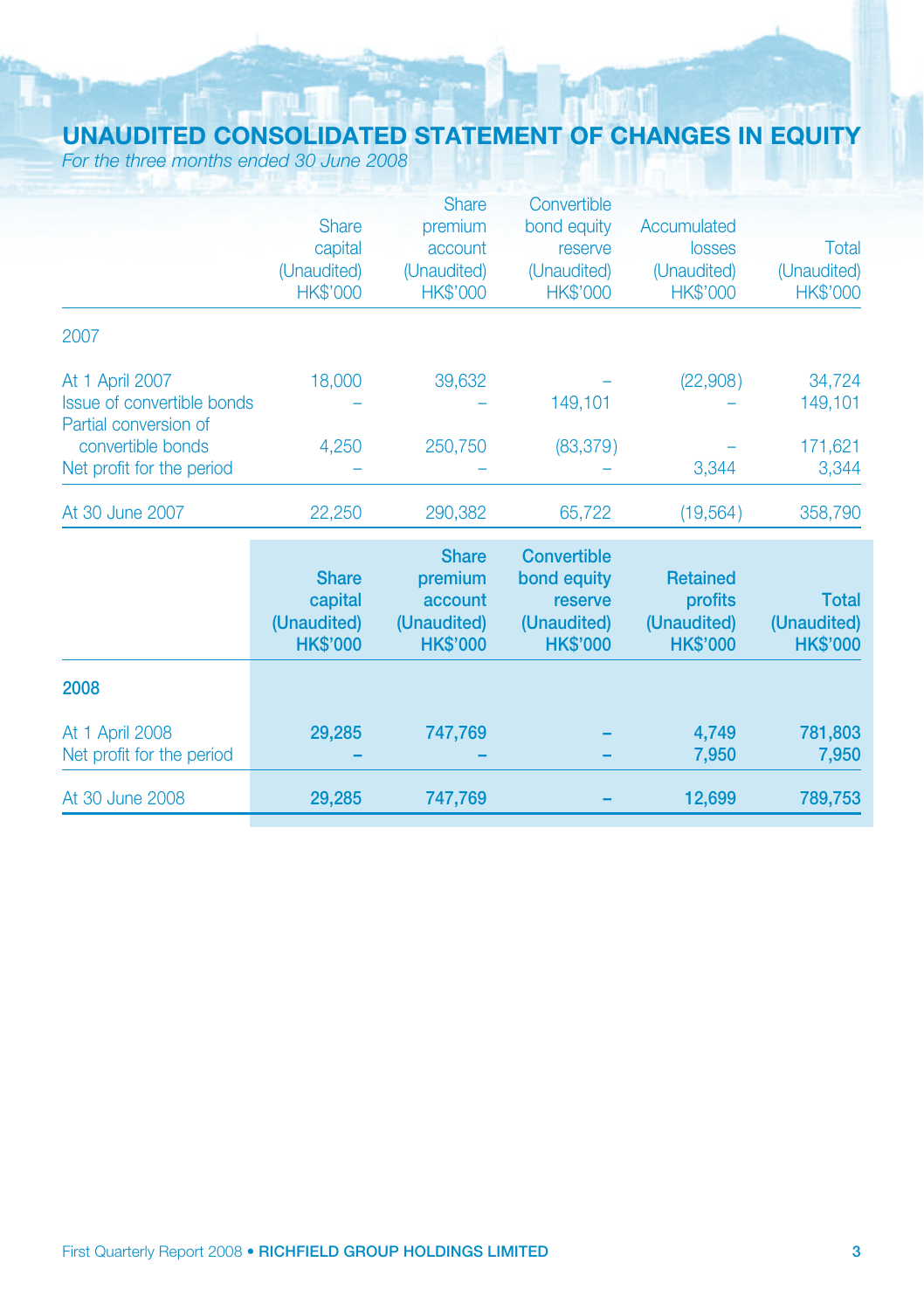## Notes to unaudited condensed Consolidated Financial **STATEMENTS**

#### *1. GENERAL INFORMATION*

Richfield Group Holdings Limited (the "Company") was incorporated in the Cayman Islands on 10 January 2002 as an exempted company with limited liability under the Companies Law (2001 Second Revision) of the Cayman Islands. The address of its registered office is Cricket Square, Hutchins Drive, P.O. Box 2681, Grand Cayman KY1-1111, Cayman Islands and its principal place of business is Unit 1209, 12th Floor, Silvercord Tower 2, 30 Canton Road, Tsim Sha Tsui, Hong Kong. The Company's shares are listed on The Growth Enterprise Market ("GEM") of The Stock Exchange of Hong Kong Limited (the "Stock Exchange").

The principal activity of the Company is investment holding. The subsidiaries (together with the Company referred to as the "Group") are principally engaged in the provision of property brokerage services, provision of schemes for property consolidation, assembly and redevelopment, property trading in Hong Kong, the trading of recycled computers and the trading of bags and accessories.

The unaudited consolidated results have been prepared in accordance with Hong Kong Financial Reporting Standards which collective term includes all applicable individual Hong Kong Financial Reporting Standards, Hong Kong Accounting Standards and Interpretations issued by the Hong Kong Institute of Certified Public Accountants. The first quarterly report also includes the applicable disclosure requirements of the Hong Kong Companies Ordinance and the Rules Governing the Listing of Securities on the GEM of the Stock Exchange ("GEM Listing Rules").

The unaudited consolidated financial statements are presented in Hong Kong Dollars ("HK\$"), which is also the functional currency of the Company and all values are rounded to the nearest thousand ("HK\$'000") unless otherwise stated.

#### *2. BASIS OF PRESENTATION*

The unaudited consolidated results have been prepared under the historical convention, except for financial assets at fair value through profit or loss which are stated at fair value.

The accounting policies adopted in the preparation of the unaudited consolidated results are consistent with those used in the annual financial statements of the Group for the year ended 31 March 2008.

All significant transactions and balances within the Group have been eliminated on consolidation.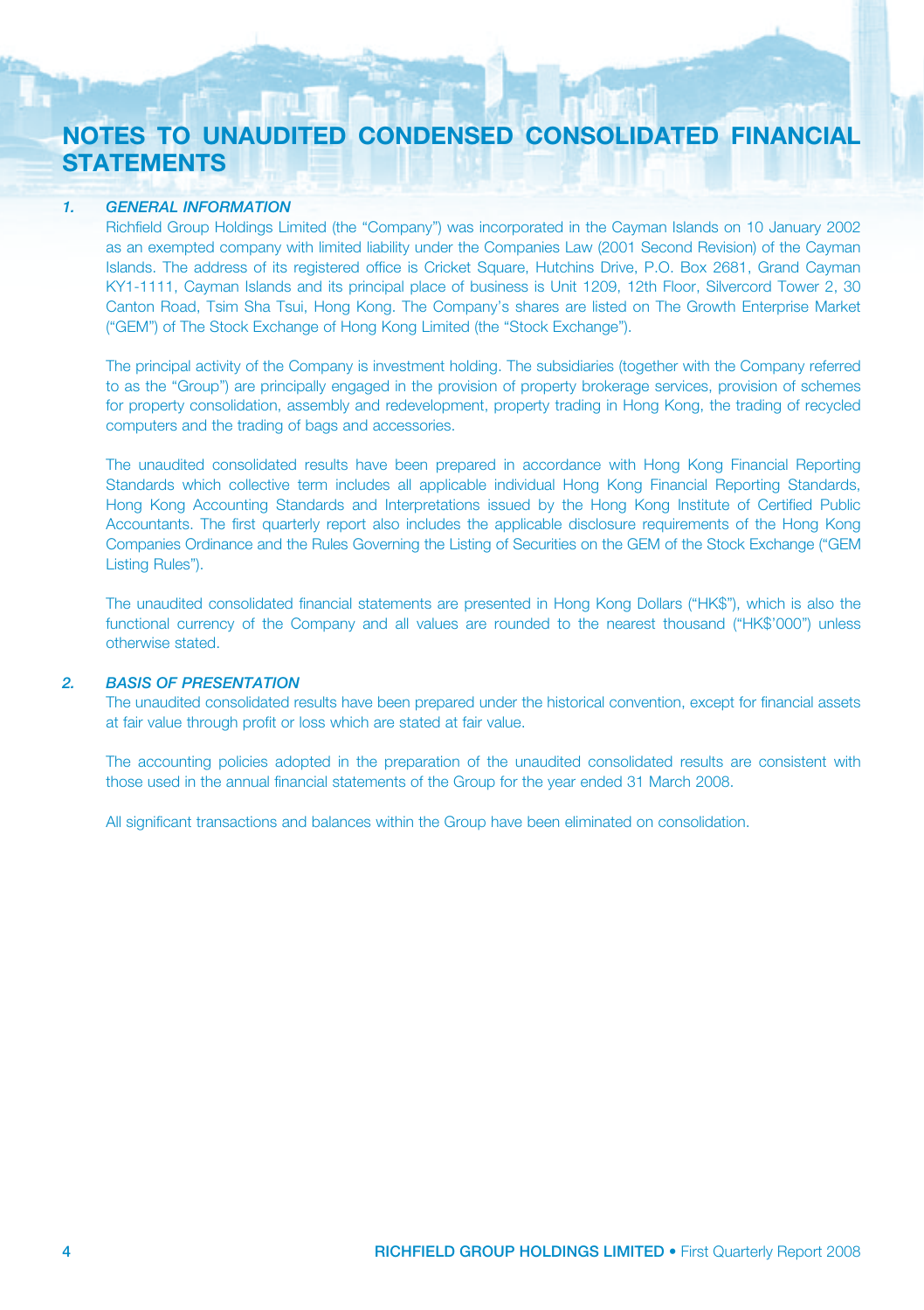#### *3. REVENUE AND OTHER INCOME*

Revenue, which is also the Group's turnover, represents the net invoiced value of goods sold, after allowances for returns and trade discounts, and net value of services rendered, after allowances for trade discounts. All significant transactions amongst the companies comprising the Group have been eliminated on consolidation. Revenue recognised during the period is as follows:

|                                                   |                 | Three months ended 30 June |  |  |
|---------------------------------------------------|-----------------|----------------------------|--|--|
|                                                   | 2008            | 2007                       |  |  |
|                                                   | (Unaudited)     | (Unaudited)                |  |  |
|                                                   | <b>HK\$'000</b> | <b>HK\$'000</b>            |  |  |
| Revenue                                           |                 |                            |  |  |
| Commission income from property assembly and      |                 |                            |  |  |
| brokerage services                                | 15,422          | 7,500                      |  |  |
| Sales of recycled computers                       | 2,618           | 17,648                     |  |  |
| Sales of bags and accessories                     | 2,957           | 12,025                     |  |  |
|                                                   | 20,997          | 37,173                     |  |  |
| Other income                                      |                 |                            |  |  |
| Interest income                                   | 1,311           | 152                        |  |  |
| Management income                                 |                 | 150                        |  |  |
| Exchange gain, net                                | 36              |                            |  |  |
| Fair value gain on financial assets at fair value |                 |                            |  |  |
| through profit or loss                            | 645             |                            |  |  |
| Sundry income                                     | 190             | 75                         |  |  |
|                                                   | 2,182           | 377                        |  |  |
|                                                   |                 |                            |  |  |
|                                                   | 23,179          | 37,550                     |  |  |

#### *4. Finance costs*

|                                                            | Three months ended 30 June |                 |
|------------------------------------------------------------|----------------------------|-----------------|
|                                                            | 2008                       | 2007            |
|                                                            | (Unaudited)                | (Unaudited)     |
|                                                            | <b>HK\$'000</b>            | <b>HK\$'000</b> |
| Interests on bank loans wholly repayable within five years |                            | 3               |
| Effective interest expense on convertible bonds            |                            | 1,015           |
| Effective interest expense on promissory notes             |                            | 600             |
|                                                            |                            | 1,618           |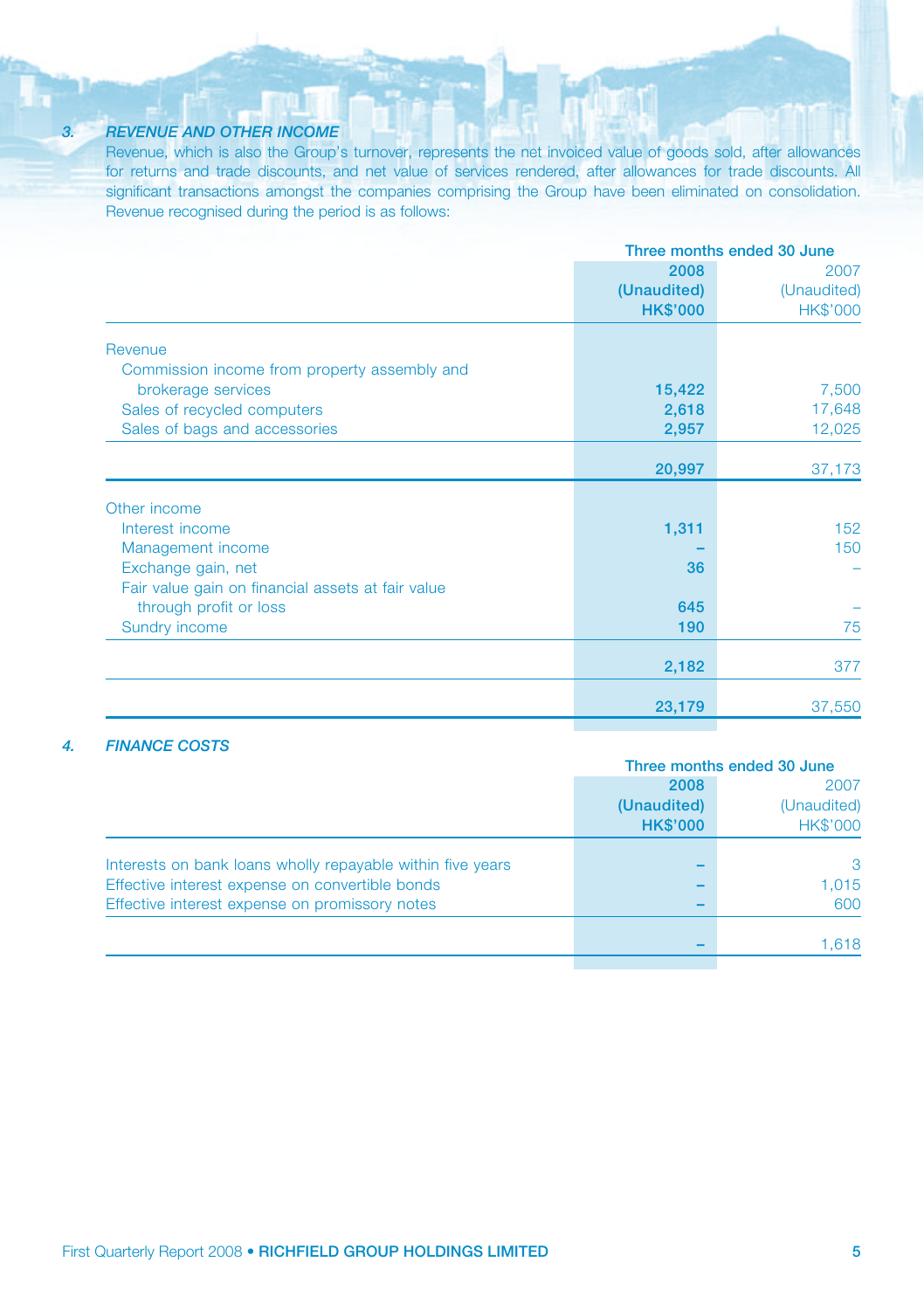#### *5. INCOME TAX EXPENSE*

Hong Kong profits tax has been provided at the rate of 16.5% (three months ended 30 June 2007: 17.5%) on the estimated assessable profit arising in Hong Kong for the current period.

Deferred tax had not been provided for the Group because the Group had no significant temporary differences at the balance sheet date (30 June 2007: Nil)

#### *6. DIVIDEND*

The Board does not recommend the payment of a dividend for the three months ended 30 June 2008 (three months ended 30 June 2007: Nil).

#### *7. Earnings PER SHARE*

The calculation of basic earnings per share for the three months ended 30 June 2008 is based on the unaudited profit attributable to equity holders of the Company for the three months ended 30 June 2008 of HK\$7,950,000 (three months ended 30 June 2007: HK\$3,344,000) and the weighted average number of 2,928,500,000 shares (three months ended 30 June 2007: 1,940,109,890).

Diluted earnings per share for the three months ended 30 June 2008 has not been disclosed as no diluting events existed during this period.

No diluted earnings per share was presented for the three months ended 30 June 2007 as the conversion of convertible bonds was anti-dilutive.

## Financial Review

Turnover of the Group for the three months ended 30 June 2008 amounted to approximately HK\$20,997,000, representing a decrease of approximately 43.5% compared with the corresponding period last year of approximately HK\$37,173,000. The decrease in turnover was attributed to the decrease in turnover of the business of trading in recycled computers and trading in bags and accessories. In respect of the business of property assembly and brokerage, it contributes approximately HK\$15,422,000 to the turnover of the Group for the reporting period and it represents an increase of approximately 105.6% compared with the corresponding period last year of approximately HK\$7,500,000.

The operating profit of the Group for the reporting period was approximately HK\$9,350,000, representing an increase of approximately 58.8% when compared with the corresponding period last year of approximately HK\$5,889,000. As a result of the improvement in business of property assembly and brokerage services for the reporting period, the profit attributable to equity holders for the reporting period was increased to approximately HK\$7,950,000 compared with the profit attributable to equity holders of approximately HK\$3,344,000 for the corresponding period last year.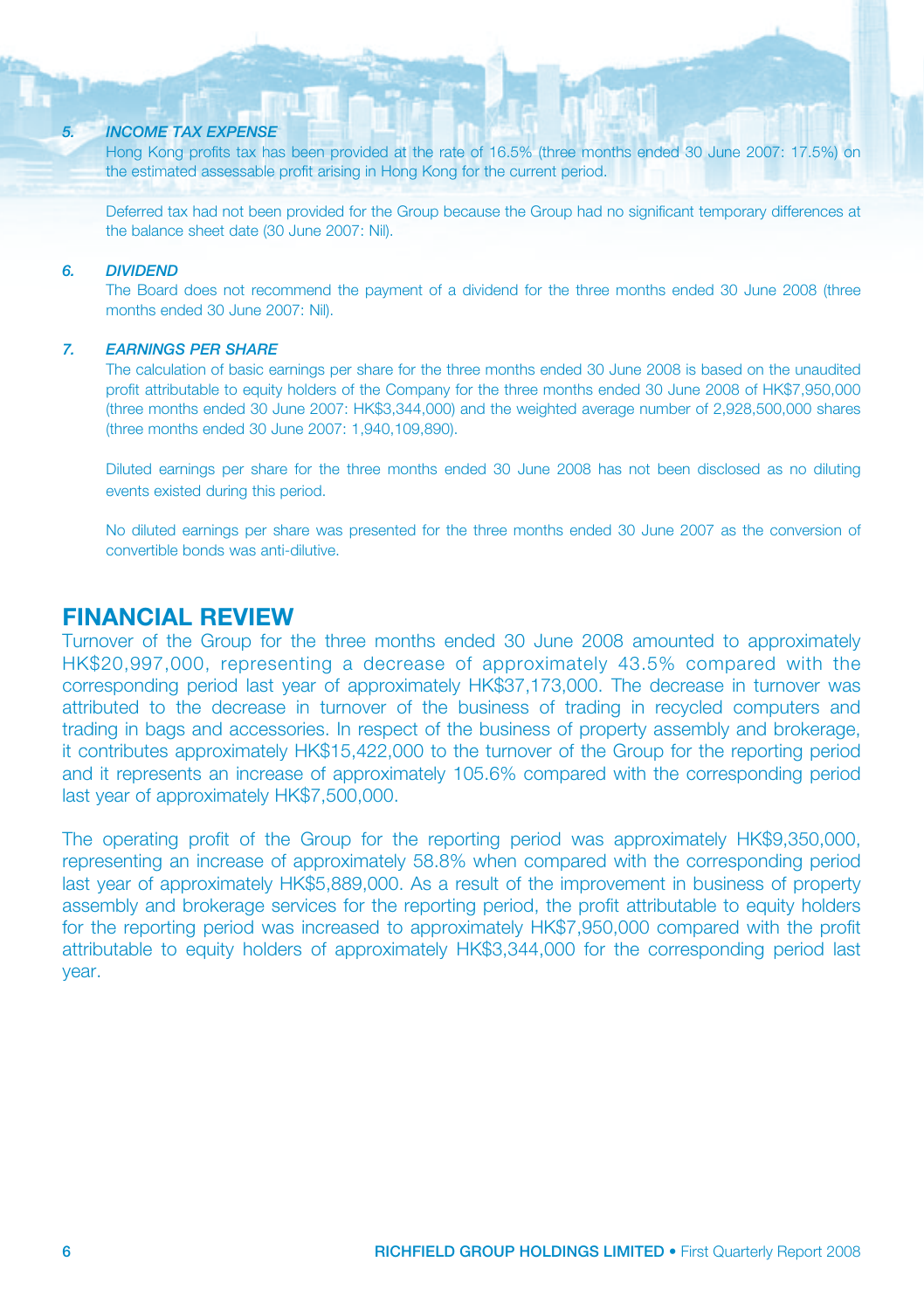## BUSINESS REVIEW

In view of Hong Kong's favorable economic conditions, the steady growth for local property market and the limited supply of land in urban districts of Hong Kong, the business potential of our core businesses, the provision of property assembly, brokerage and trading remains positive. Turnover from the property assembly and brokerage business for the three months ended 30 June 2008 was approximately HK\$15,422,000, representing approximately 73.4% in the Group's turnover; while its operating profit was approximately HK\$8,567,000 which accounted for approximately 91.6% to the Group's operating profit in the three months ended 30 June 2008.

During the three months ended 30 June 2008, the Group has completed 3 major assembly projects, which are mainly located in the densely populated location in Hong Kong Island and Kowloon side, such as Western District, Sham Shui Po, etc., with the total contract sum and the total gross profit of approximately HK\$263,600,000 and HK\$9,000,000 respectively.

As at 30 June 2008, the Group had approximately 98 property assembly projects in progress with the total site areas of approximately 830,000 square feet. Among those projects in progress, there were approximately 52 projects located on Hong Kong Island, mainly in the Mid-Levels, Sheung Wan, Causeway Bay, Western District, Shau Kei Wan and Quarry Bay. There were approximately 46 projects located in Kowloon side in Sham Shui Po, Mong Kok, Ho Man Tin and To Kwa Wan.

The business of trading of recycled computers contributed approximately HK\$2,618,000 to the Group's turnover for the three months ended 30 June 2008, representing approximately 12.5% to the Group's turnover for the reporting period. It recorded a operating loss of approximately HK\$880,000 for the reporting period. The operating loss and the decrease in turnover for the three months ended 30 June 2008 were mainly caused by the fierce competition, the shrinking of the market of recycled computers and the rising operating costs. The trading business of bags and accessories recorded a turnover and operating loss of approximately HK\$2,957,000 and approximately HK\$79,000 respectively for the three months ended 30 June 2008, which represented a substantial decrease compared with the corresponding period last year. The decrease in turnover and increase in operating loss was because of the keen competition and the drastic increase in operating costs and rental expenses over the past two years.

#### CAPITAL STRUCTURE

There is no material change in capital structure of the Company during the three months ended 30 June 2008.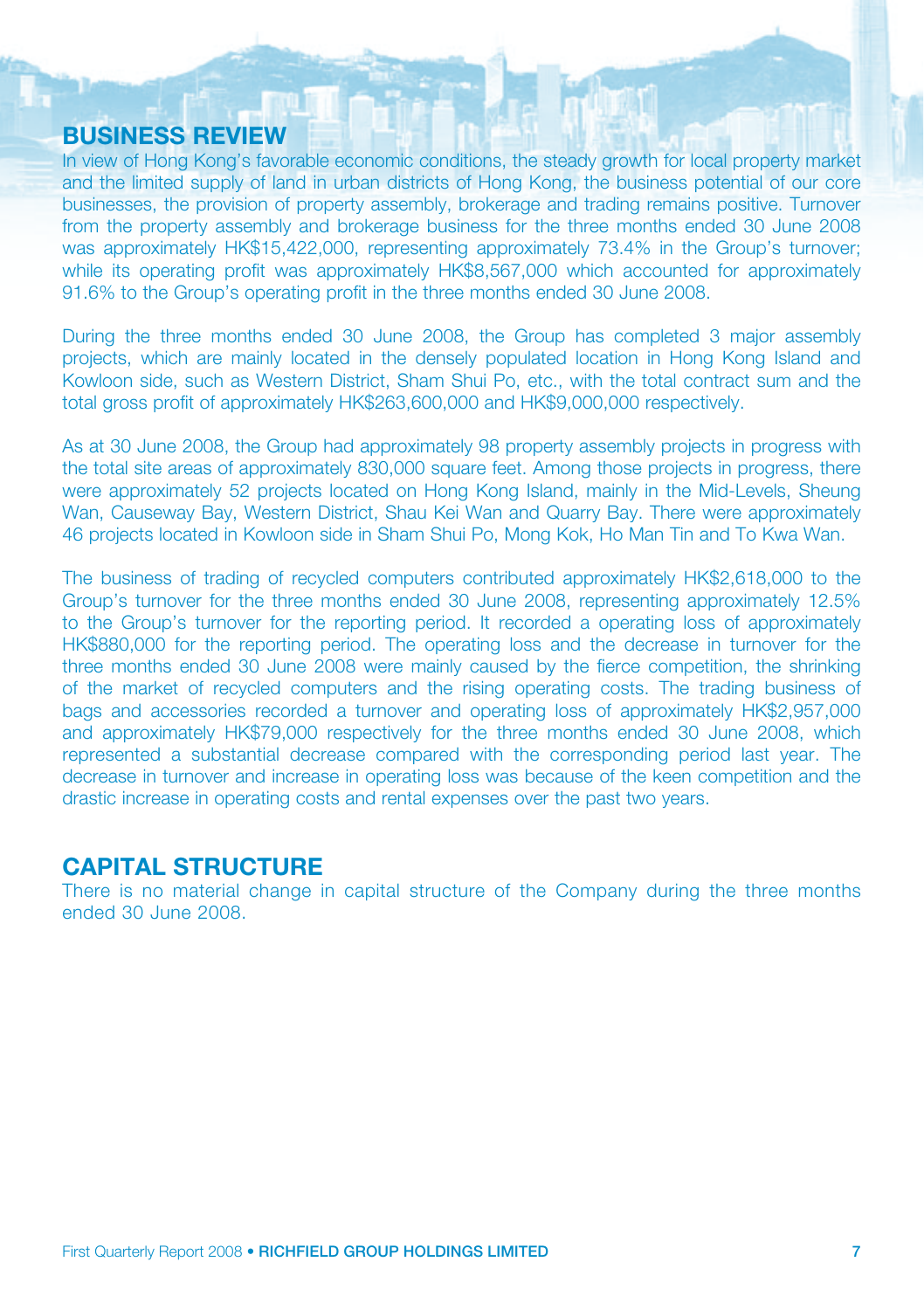#### PROSPECTS

Hong Kong economic outlook remains optimistic in the forthcoming periods in view of the close links with the fast-growing mainland economy and other emerging Asian economies, which have rather strong and sustainable growing momentums.

The tightening of government regulations on building height restriction and the excessive costs on maintenance of the aged building has created burden on owners of the aged properties but benefited the Group as a whole. Those changes would lower the cost of property consolidation and speed up the process of property redevelopments. The proposed regulatory change on the percentage of ownership for compulsory sale for redevelopment will also bring a much favorable environment for the Group's core business.

In adapting to changing property market, the Group has shifted its business strategy in property assembly and brokerage from the focus of the Mid-Levels property markets to the diversification of its sourcing areas to those where prevailing property prices are less inflated such as Western District, Quarry Bay and Shau Kei Wan on Hong Kong Island and Ho Man Tin, Sham Shui Po and Mongkok in the Kowloon side. This shift of focus is expected to lead the Group to higher and steady returns in the forthcoming periods. Furthermore, the Group has planned to increase its real estate team to approximately 90 persons by the end of 2008 in order to maintain sustainable growth in market share and returns.

Pursuant to the sales and purchase agreement dated 10 April 2007 for the acquisition (the "Acquisition") of Richfield Realty Limited ("Richfield Realty"), both Richfield (Holdings) Limited, as the vendor of the Acquisition, and Mr. Au Wing Wah, as the guarantor of the Acquisition were guaranteed that the audited net profit before payment of the bonus payable to the management of Richfield Realty and after tax and any extraordinary or exceptional items of Richfield Realty for the year ended 28 May 2008 (the "Guaranteed Period") should not be less than HK\$150,000,000 (the "Guaranteed Profit"). However, according to the audited financial statements of Richfield Realty, there is a shortfall of approximately HK\$112,153,000 between the actual audited net profit before payment of bonus payable to the management of Richfield Realty and after tax for the Guaranteed Period of approximately HK\$37,847,000 and the Guaranteed Profit. Having considered the prospects of the business of the property assembly and brokerage and the potential of Richfield Realty, an agreement (the "Settlement Agreement") as supplemented by a supplemental agreement dated 17 July 2008 were entered into on 12 June 2008 which, among the other things, was proposed to extend the time for fulfillment of an agreed guaranteed profit of approximately HK\$326,369,000. A special general meeting will be held to approve the Settlement Agreement. The Directors are of the view that the Settlement Agreement was entered into in the interests of the Company and its shareholders as a whole.

In respect of the trading businesses of bags and accessories and recycled computers, the profit margin and turnover are expected to be decreased in the forthcoming future due to the keen competition and the surge of operating costs. Since both businesses are no longer the core businesses of the Group, the Group will restrain from making further investment and will exercise tighter control on the operating costs in these businesses while most sources will stay focusing on the development of the business of property assembly and brokerage.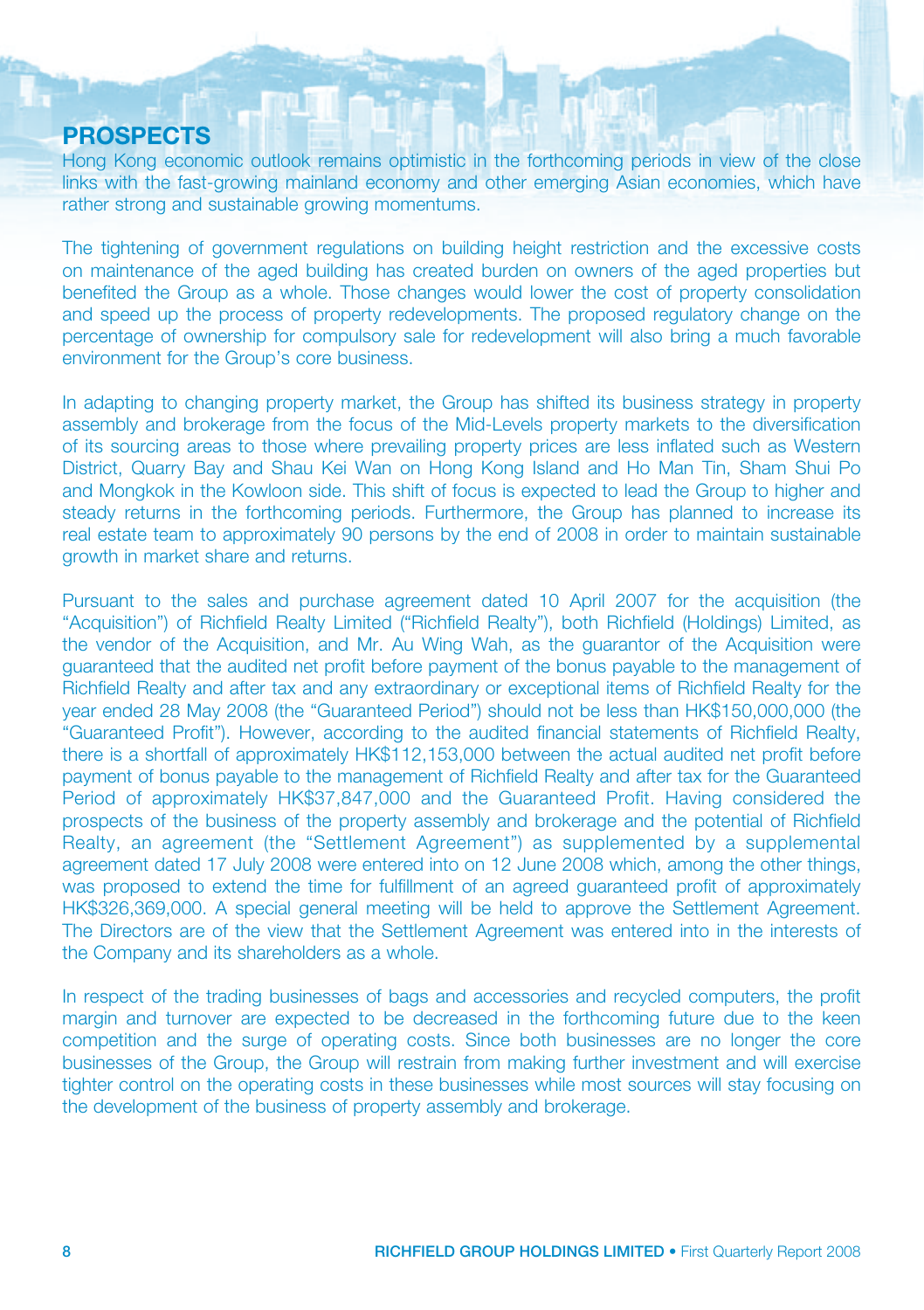## DIRECTORS' AND CHIEF EXECUTIVES' INTERESTS AND SHORT positions IN THE SHARES, UNDERLYING SHARES AND DEBENTURES OF THE COMPANY OR ANY ASSOCIATED **CORPORATION**

As at 30 June 2008, the interests and short positions of the directors and chief executives of the Company in the shares, underlying shares and debentures of the Company or any of its associated corporations (within the meaning of Part XV of the Securities and Futures Ordinance (Cap. 571, Laws of Hong Kong) ("SFO")) which were required to be notified to the Company and the Stock Exchange pursuant to Divisions 7 and 8 of Part XV of the SFO (including interests or short positions which they were taken or deemed to have under such provisions of the SFO) or as recorded in the register required to be kept by the Company under Section 352 of the SFO or otherwise notified to the Company and the Stock Exchange pursuant to the required standards of dealings by directors as referred to in Rules 5.46 to 5.67 of the Rules Governing the Listing of Securities on GEM of the Stock Exchange (the "GEM listing Rules"), were as follows:

|                                                 | Number of issued share capital | Approximate<br>percentage of    |                           |                             |
|-------------------------------------------------|--------------------------------|---------------------------------|---------------------------|-----------------------------|
| <b>Director</b>                                 | <b>Personal</b><br>interest    | Corporate<br>interest<br>(Note) | Total                     | the issued<br>share capital |
| Mr. Pong Wai San, Wilson<br>("Mr. Pong") (Note) | 314,600,000                    |                                 | 936,794,000 1,251,394,000 | 42.73%                      |

Note: These shares are beneficially owned by Virtue Partner Group Limited, a company wholly owned by Mr. Pong and therefore Mr. Pong deemed to be interested in the shares owned by Virtue Partner Group Limited, under SFO.

All the interests disclosed above represent long position in shares of the Company.

Save as disclosed above, as at 30 June 2008, none of the directors and chief executives of the Company had any other interests or short positions in any shares, underlying shares or debentures of the Company or any of its associated corporation (within the meaning of Part XV of the SFO) which were required to be notified to the Company and the Stock Exchange pursuant to Divisions 7 and 8 of Part XV of the SFO (including interests or short positions which they were taken or deemed to have under such provisions of the SFO), or which were required to be recorded in the register kept by the Company under Section 352 of the SFO or otherwise notified to the Company and the Stock Exchange pursuant to Rules 5.46 to 5.67 of the GEM Listing Rules.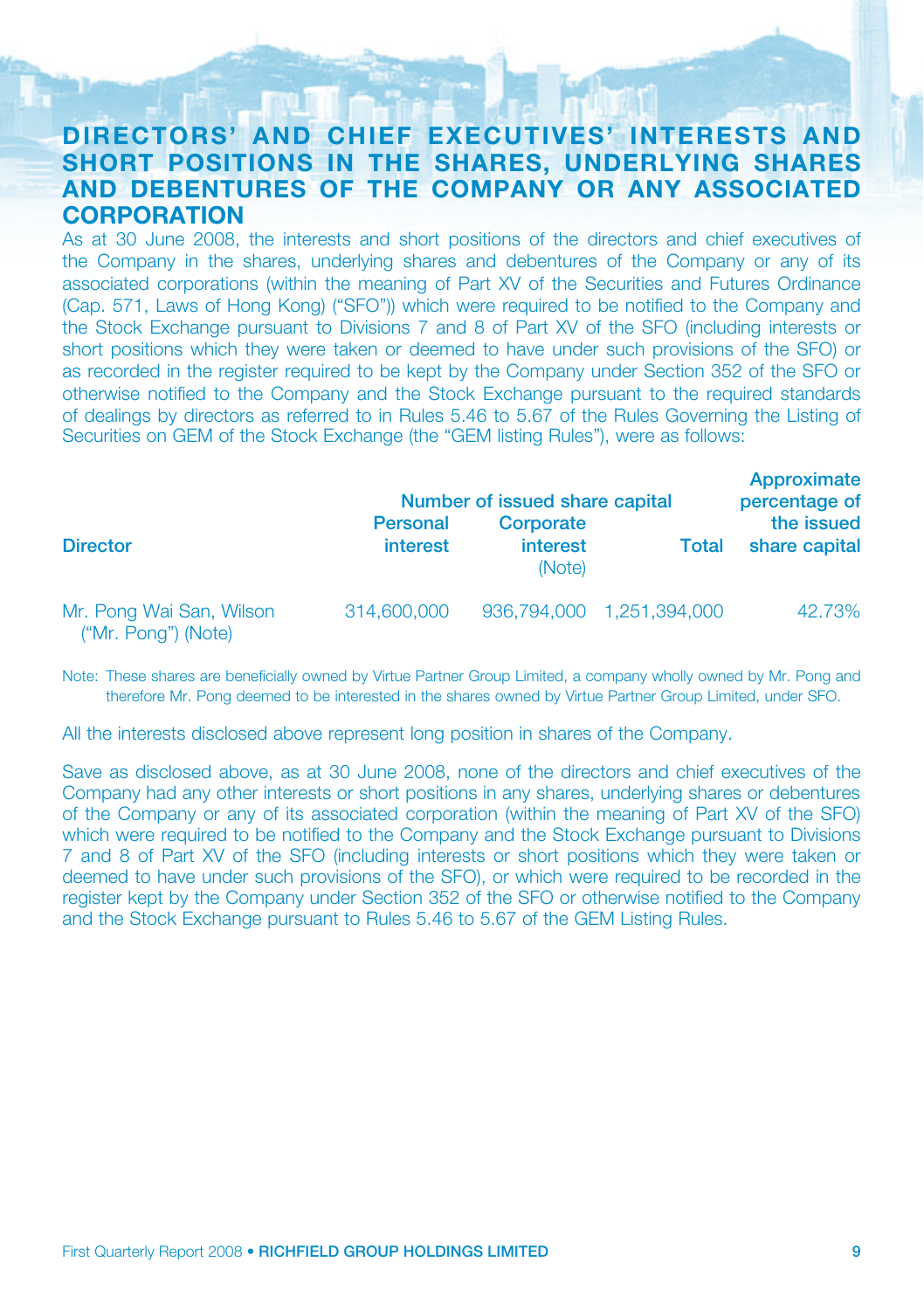## SUBSTANTIAL SHAREHOLDERS' INTERESTS IN SHARES

As at 30 June 2008, other than the interests of certain directors and chief executives of the Company as disclosed under the section headed "Directors' and chief executives' interests and short positions in the shares, underlying shares and debentures of the company or any associated corporation" above, the interest or short positions of person in the shares and underlying shares and debentures of the Company which would fall to be disclosed to the Company under the provisions of Divisions 2 and 3 of Part XV of the SFO or, who is, directly or indirectly, interested in 5% or more of the nominal value of any class of share capital carrying rights to vote in all circumstances at general meetings of any other members of the Group, or any other substantial shareholders whose interests or short positions were recorded in the register required to be kept by the Company under Section 336 of the SFO were as follows:

| Name of shareholder                                           | <b>Capacity in</b><br>which shares<br>are held | <b>Number of</b><br><b>issued</b><br>share capital | <b>APPIVATILIQUE</b><br>percentage of<br>the issued<br>share capital |
|---------------------------------------------------------------|------------------------------------------------|----------------------------------------------------|----------------------------------------------------------------------|
| Ms. Tung Ching Yee, Helena (Note 1)                           | <b>Family interest</b>                         | 1.251.394.000                                      | 42.73%                                                               |
| Virtue Partner Group Limited (Note 2)                         | <b>Beneficial owner</b>                        | 936,794,000                                        | 31.99%                                                               |
| Richfield (Holdings) Limited (Note 3)                         | <b>Beneficial owner</b>                        | 760,000,000                                        | 25.95%                                                               |
| Vastwood Limited (Note 3)                                     | Beneficial owner                               | 760,000,000                                        | 25.95%                                                               |
| <b>Richfield Group Holdings Limited</b><br>(Note 3)           | Interest in controlled<br>corporation          | 760,000,000                                        | 25.95%                                                               |
| Mr. Au Wing Wah ("Mr. Au") (Note 3)                           | Interest in controlled<br>corporation          | 760,000,000                                        | 25.95%                                                               |
| Ms. Kong Pik Fan (Note 4)                                     | <b>Family interest</b>                         | 760,000,000                                        | 25.95%                                                               |
| <b>Integrated Asset Management</b><br>(Asia) Limited (Note 5) | <b>Beneficial owner</b>                        | 195,420,000                                        | 6.67%                                                                |
| Mr. Yam Tak Cheung<br>$("Mr. Yam")$ (Note 5)                  | Interest in controlled<br>corporation          | 195,420,000                                        | 6.67%                                                                |

Notes:

- 1. Ms. Tung Ching Yee, Helena is the wife of Mr. Pong and accordingly deemed to be interested in the shares beneficially owned by Mr. Pong in his own capacity and through his controlled corporation, Virtue Partner Group Limited, under SFO.
- 2. These shares are beneficially owned by Virtue Partner Group Limited, a company wholly owned by Mr. Pong, therefore Mr. Pong deemed to be interested in the shares owned by Virtue Partner Group Limited, under SFO.
- 3. These shares are beneficially owned by Richfield (Holdings) Limited, a company wholly owned by Mr. Au, and therefore Mr. Au deemed to be interested in the shares owned by Richfield (Holdings) Limited, under SFO.

On 12 June 2008, Richfield (Holdings) Limited as a chargor has executed a share charge in favour of Vastwood Limited, a wholly-owned subsidiary of Richfield Group Holdings Limited, as a chargee in respect of the fixed charge over these 760,000,000 shares. Therefore, Richfield Group Holdings Limited deemed to be interested in the shares owned by Vastwood Limited under SFO.

- 4. Ms. Kong Pik Fan is the wife of Mr. Au and accordingly deemed to be interested in the shares beneficially owned by Mr. Au in his own capacity and through his controlled corporation, Richfield (Holdings) Limited, under SFO.
- 5. These shares are beneficially owned by Integrated Asset Management (Asia) Limited, a company wholly owned by Mr. Yam and therefore Mr. Yam deemed to be interested in the shares owned by Integrated Asset Management (Asia) Limited, under SFO.

**Annrovimate**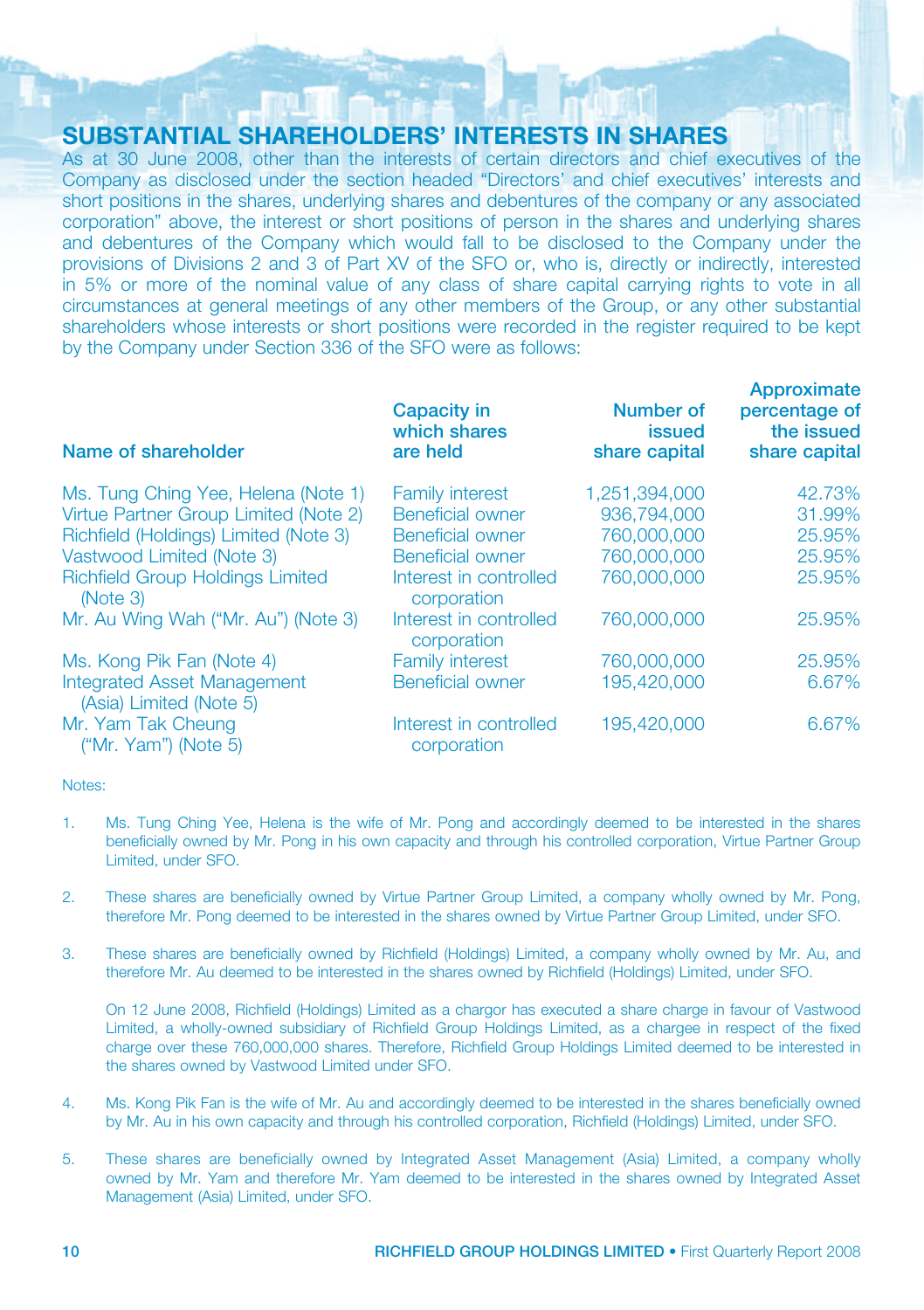All the interests disclosed above represent long position in shares of the Company.

Save as disclosed above, as at 30 June 2008, the Directors were not aware of any other person (other than the directors and chief executive of the Company) who had an interest or short position in the shares or underlying shares of the Company which would fall to be disclosed to the Company under the provisions of Divisions 2 and 3 of Part XV of the SFO or, who is, directly or indirectly, interested in 5% or more of the nominal value of any class of share capital carrying rights to vote in all circumstances at general meetings of any other members of the Group, or any other substantial shareholders whose interests or short positions were recorded in the register required to be kept by the Company under Section 336 of the SFO.

## DIRECTORS' RIGHTS TO ACQUIRE SHARES OR DEBENTURES

Apart from as disclosed under the heading "Directors' and chief executives' interests and short positions in the shares, underlying shares and debentures of the company or any associated corporation" above, at no time during the reporting period were rights to acquire benefits by means of the acquisition of shares in or debentures of the Company or of any other body corporate granted to any directors or their respective spouse or children under 18 years of age, or were any such rights exercised by them; or was the Company, its holding company or any of its subsidiaries a party to any arrangements to enable the Directors, their respective spouse or children under 18 years of age to acquire such rights in the Company or any other body corporate.

## DIRECTORS' INTERESTS IN COMPETING BUSINESS

As at the date of this report, none of the directors, the management shareholders of the Company and their respective associates (as defined in the GEM Listing Rules) had any interest in a business which causes or may cause a significant competition with the business of the Group and any other conflicts of interest which any such person has or may have with the Group.

## PURCHASE, REDEMPTION OR SALE OF THE LISTED SECURITIES OF THE COMPANY

Neither the Company, nor any of its subsidiaries purchased, redeemed or sold any of the Company's listed securities during the reporting period.

#### CORPORATE GOVERNANCE PRACTICES

The Company has adopted the code provisions set out in the Code on Corporate Governance Practices (the "Code") as set out in Appendix 15 of the GEM Listing Rules. The Company has complied with the code provisions set out in the Code throughout the three months ended 30 June 2008, except for the deviation that the post of Chairman has been vacant since the resignation of Mr. Pong on 5 February 2008. If candidate with suitable skill and experience is identified within or outside the Group, the Company will make necessary arrangement for the new appointment at appropriate time.